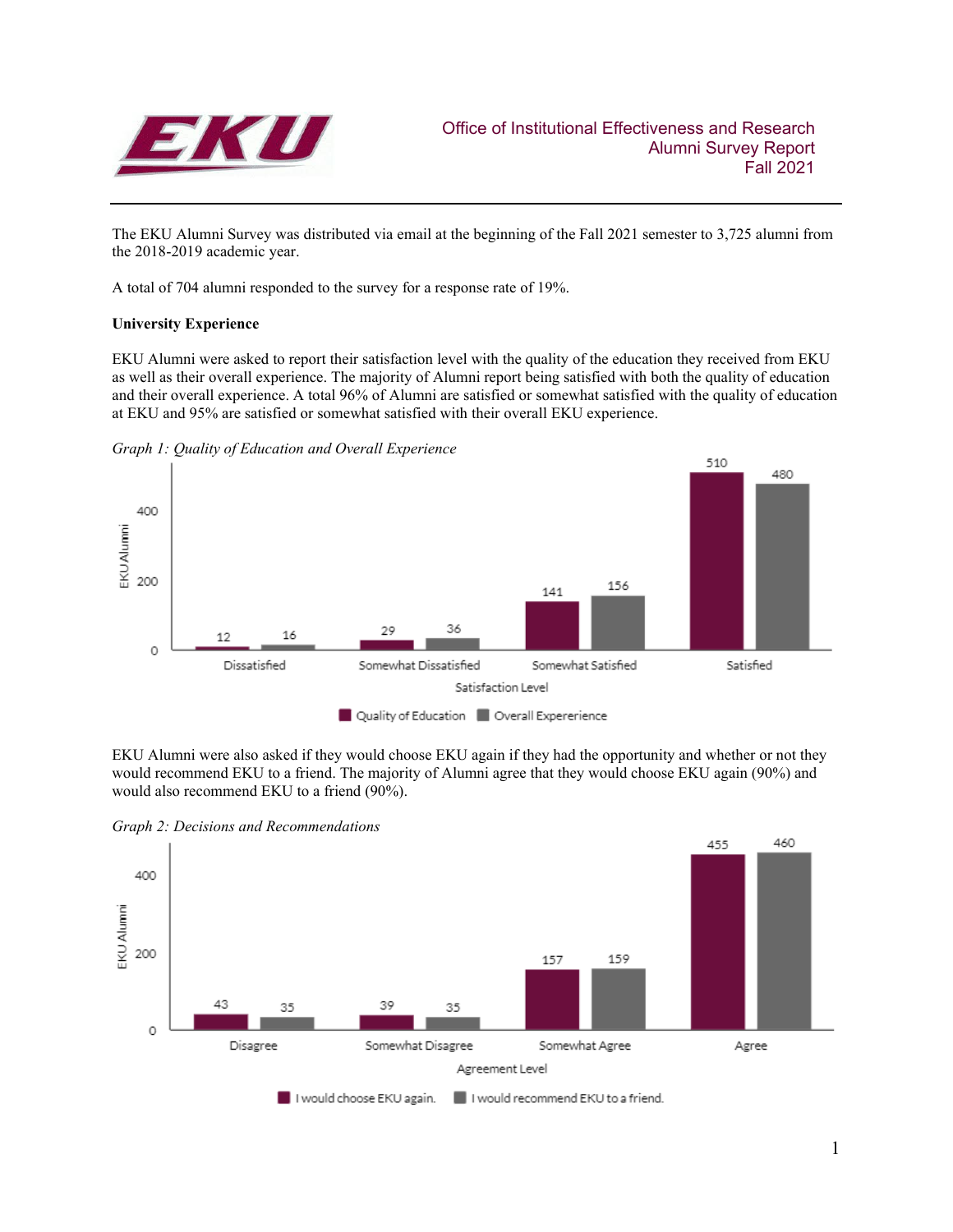EKU Alumni were asked to evaluate the availability of faculty outside the classroom and whether or not Alumni were given opportunity to collaborate with faculty and/or staff on outside projects. Most Alumni say that faculty members are available outside the classroom (96%) and give students opportunities to collaborate with faculty and/or staff on projects outside the classroom (84%).



*Graph 3: Faculty Availability and Collaborative Opportunities*

EKU Alumni agree or somewhat agree that their education at EKU increased their ability to think critically (95%), strengthened their ability to obtain and process information (95%), and improved their ability to solve problems (95%). Alumni also say EKU strengthened their ability to communicate effectively (94%) think creatively (94%), and fostered their ability to plan, organize, and prioritize work (93%).



My education at EKU strengthened, increased, or fostered my ability to…



EKU Alumni also agree or somewhat agree that their education at EKU:

- increased their ability to read critically (92%)
- improved decision-making abilities (91%)
- increased technical knowledge related to their careers (91%)
- fostered their ability to analyze quantitative data (90%)
- improved ability to work in a team structure  $(90\%)$
- create and/or edit written reports (90%)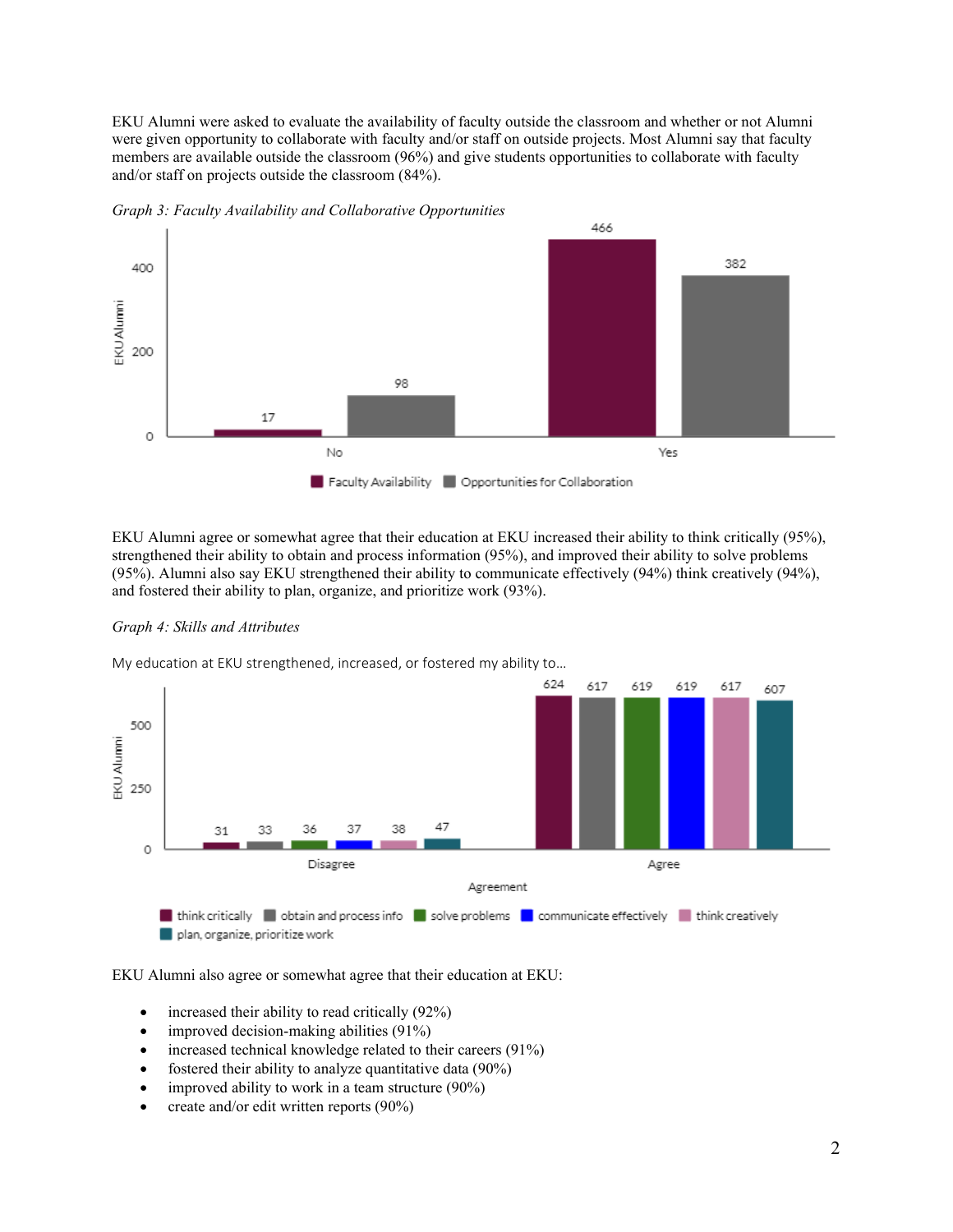# *Graph 5: Skills and Attributes*



My education at EKU improved, increased, or fostered my ability to…

And finally, EKU Alumni say their time at EKU improved their leadership skills (88%), increased their proficiency with technology applications related to their careers (85%), and prepared them for citizenship within their communities (84%).

Alumni were asked to identify activities they engaged in while students at EKU. Alumni report engaging in activities such as a practicum or clinical experiences (33%), internships (27%), holding leadership roles in student organizations (23%), and participating in community service or service learning projects (23%).



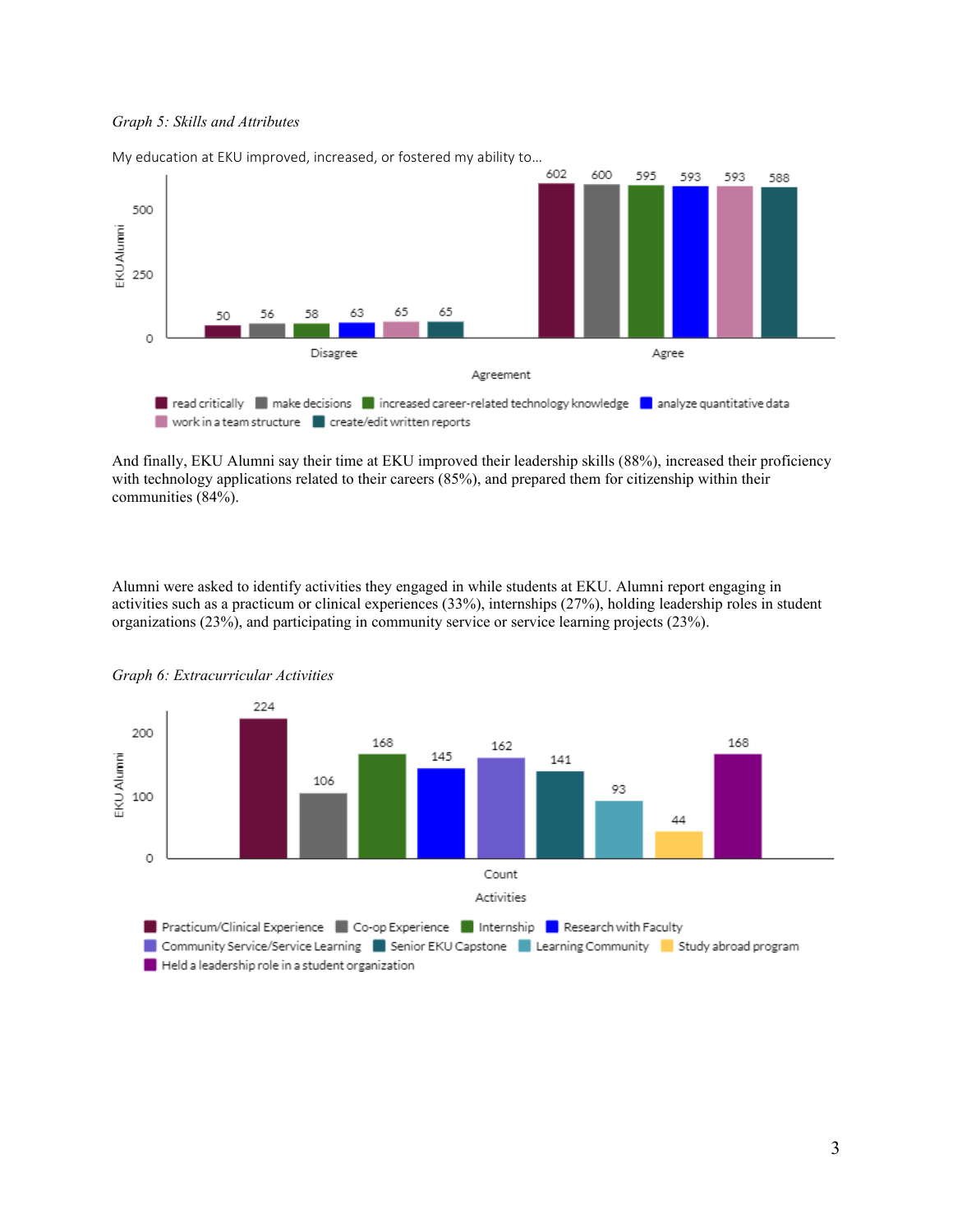# **Program Experience**

EKU Alumni were asked to evaluate the individual degree programs from which they graduated. The majority of Alumni (93%) indicate they are satisfied or somewhat satisfied with the quality of their degree program.





Alumni were also given the opportunity to rate faculty members and academic challenge in their respective programs. A total 88% of Alumni feel the academic challenge within their degree program was good or excellent. Faculty instruction was rated as good or excellent by 88% of Alumni, and faculty's content expertise and real work expertise in their degree programs were rate as good or excellent at 92% and 87%, respectively.



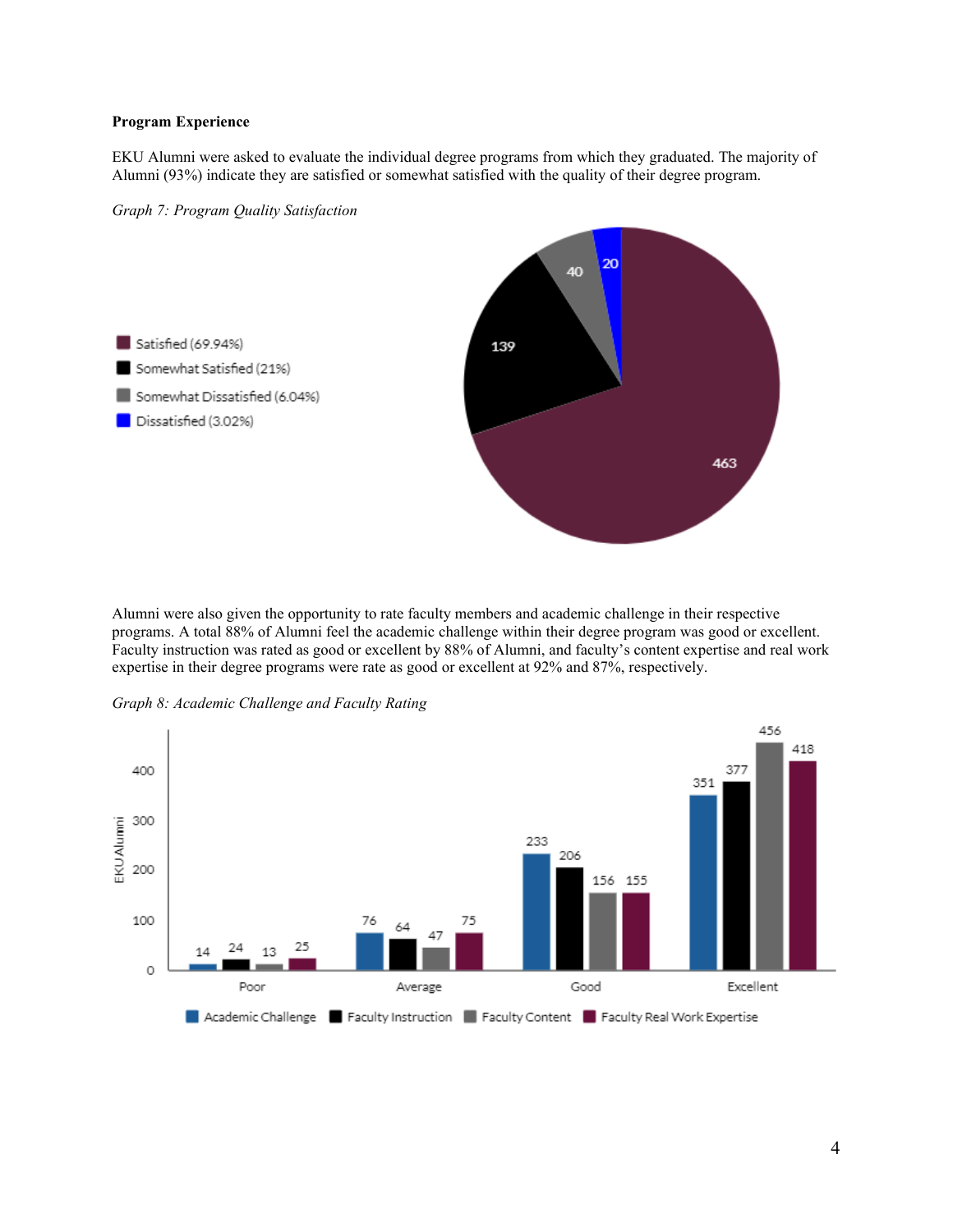#### **Education**

EKU Alumni were asked to identify their highest degree level as well as the highest degree level they wish to obtain in their lifetime. The majority had obtained either a bachelor (64%) or master (28%) degree and 49% indicated a masters as the highest degree they would like to earn in their lifetime. Twenty-nine percent (27%) would like to earn a Ph.D.



*Graphs 9 and 10: Current and Future Degree Levels*

EKU Alumni were also asked if they have plans to continue their formal education, and if those plans were immediate. 72% of Alumni plan to continue their education, though 47% are not planning to start immediately. Onequarter (25%) are planning to continue their formal education right away, or are already currently enrolled.



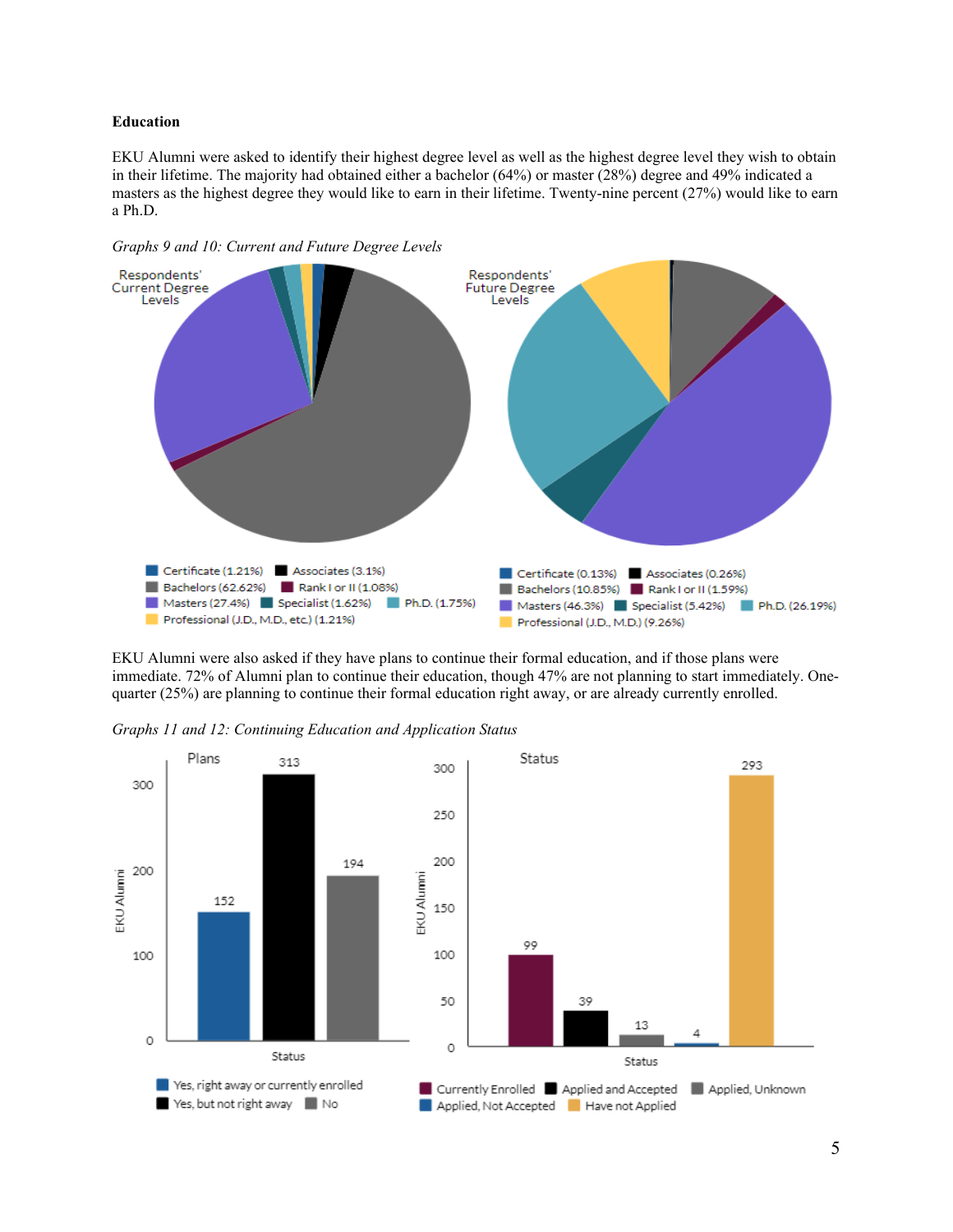EKU Alumni were asked to identify the degree level they will pursue in their continuing education plans. Over half, 59.9%, will pursue a masters, while 19.7% will pursue a Ph.D. in their respective programs.

*Graph 14: Degree Level* 



# **Employment**

Eighty-one percent (81%) of Alumni report employment in a full-time position with 66% employed in their field of study.

*Graph 15: Full-time Employment Status*



Of those employed full-time, 57% intend to remain in their current employment, while 19% are seeking employment in their field. A total 3% of Alumni are unemployed and seeking full-time employment, and another 5% are employed part-time and seeking full-time employment.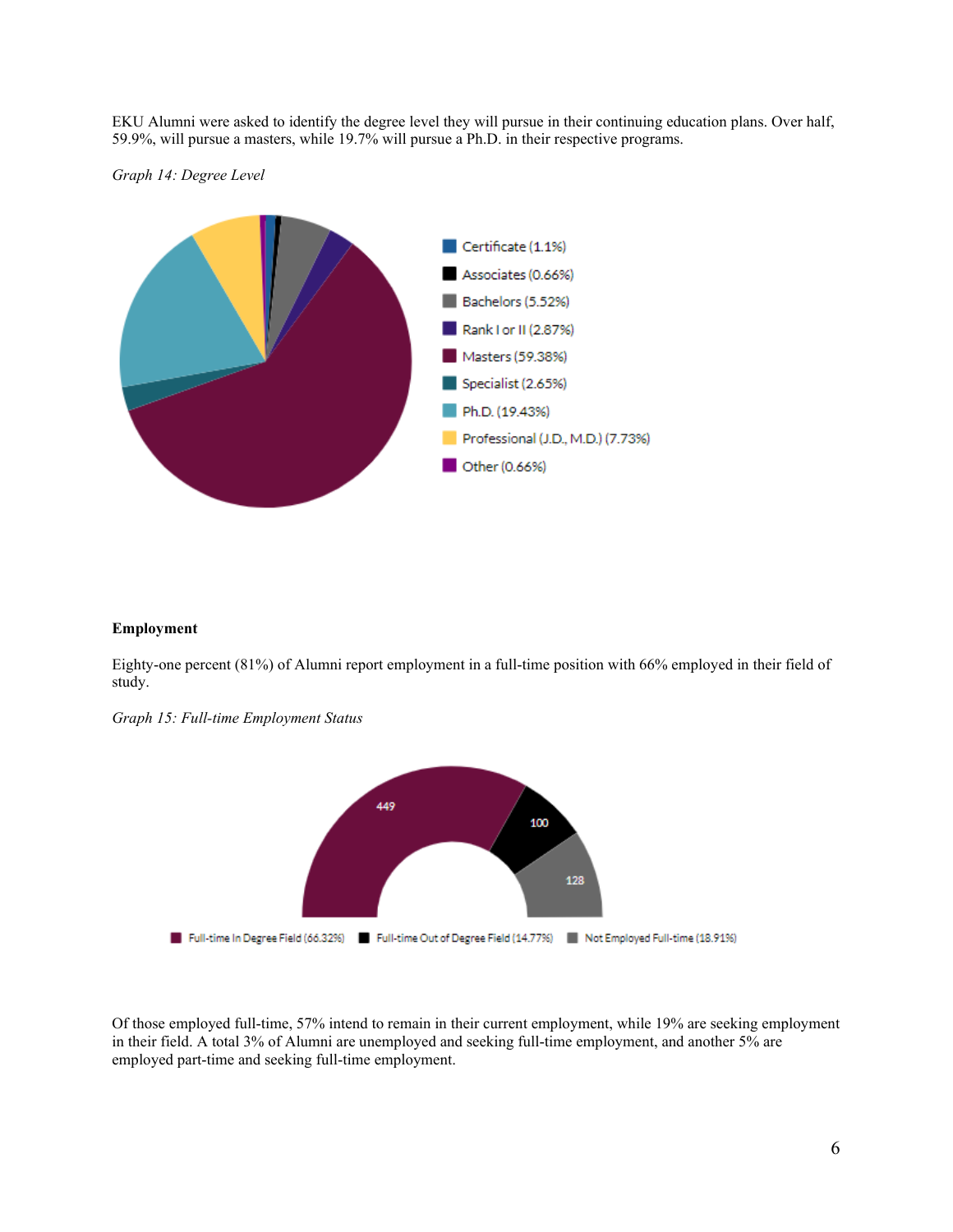Unemployed, seeking full-time employment (3.16%) Employed, seeking full-time employment in my field (19.4%) Employed part-time, seeking full-time employment (4.81%) Remaining in current employment (57.44%) Self-employed, own my own business (1.5%) Member of military/armed services (0.45%) Enrolling in additional education (5.26%) Staying at home/taking care of dependents (1.5%) Relocating, postponing job search (0.6%)  $\blacksquare$  Travel and/or take part in other activities (0.45%) Other, please specify: (5.41%)



EKU Alumni were if they received or anticipated receiving a raise in salary for completing their degree. Almost half (49%) said Yes while 42% were unsure and 36% said No.

EKU Alumni were also asked to rate their satisfaction with their career choice. Ninety-two percent (92%) of Alumni report being satisfied or somewhat satisfied with their career choice.



#### *Graphs 17 and 18: Expected Salary Increase and Career Satisfaction*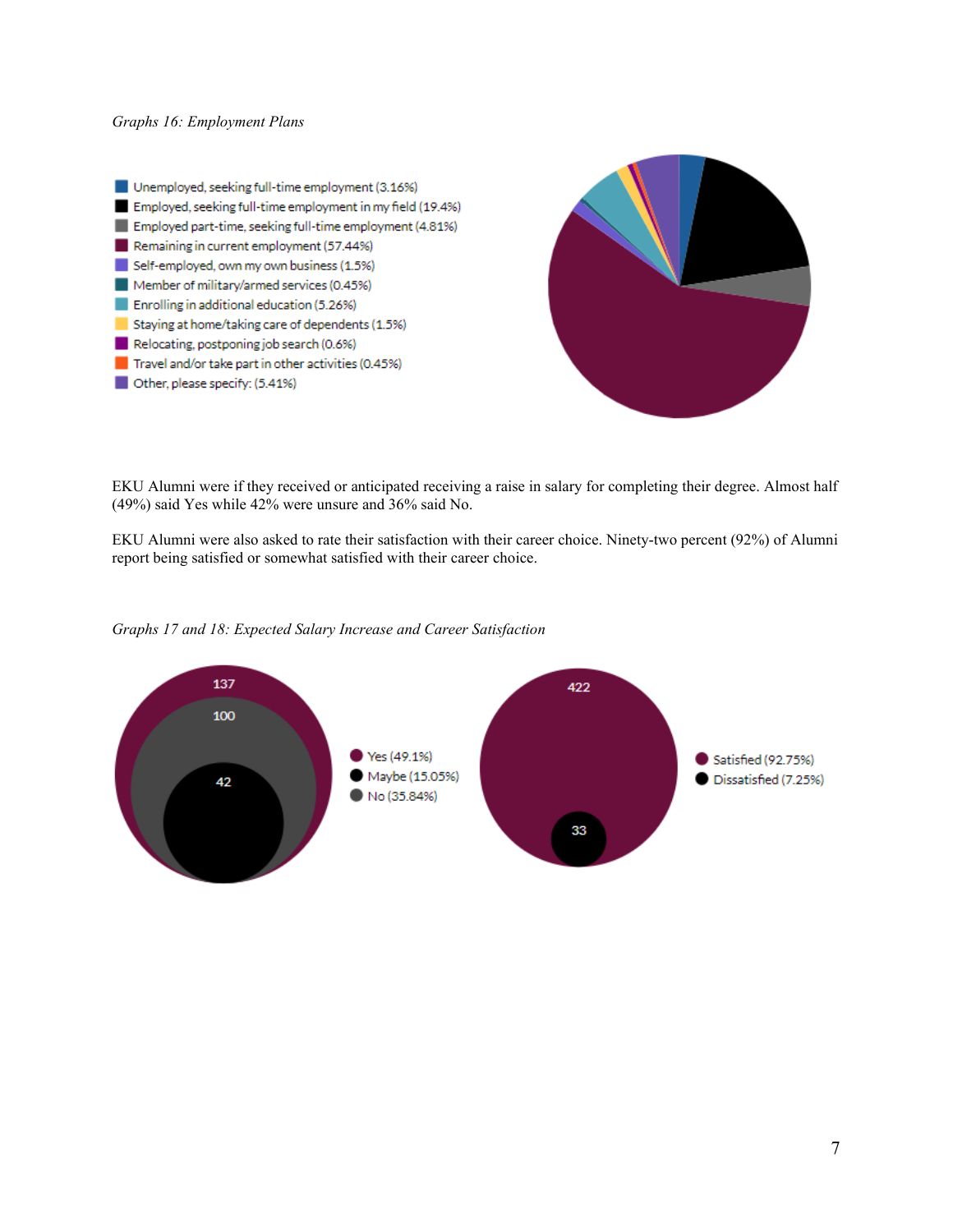Seventy-one percent (70%) of Alumni are employed in Kentucky and 26% are employed in one of the 22 counties that make up the EKU Service Region.



Fifty-two percent (51%) of Alumni report receiving their job offer after graduation. On average, EKU Alumni report taking 8.25 months to receive a job offer after graduation.

*Graph 20: Employment Offers*